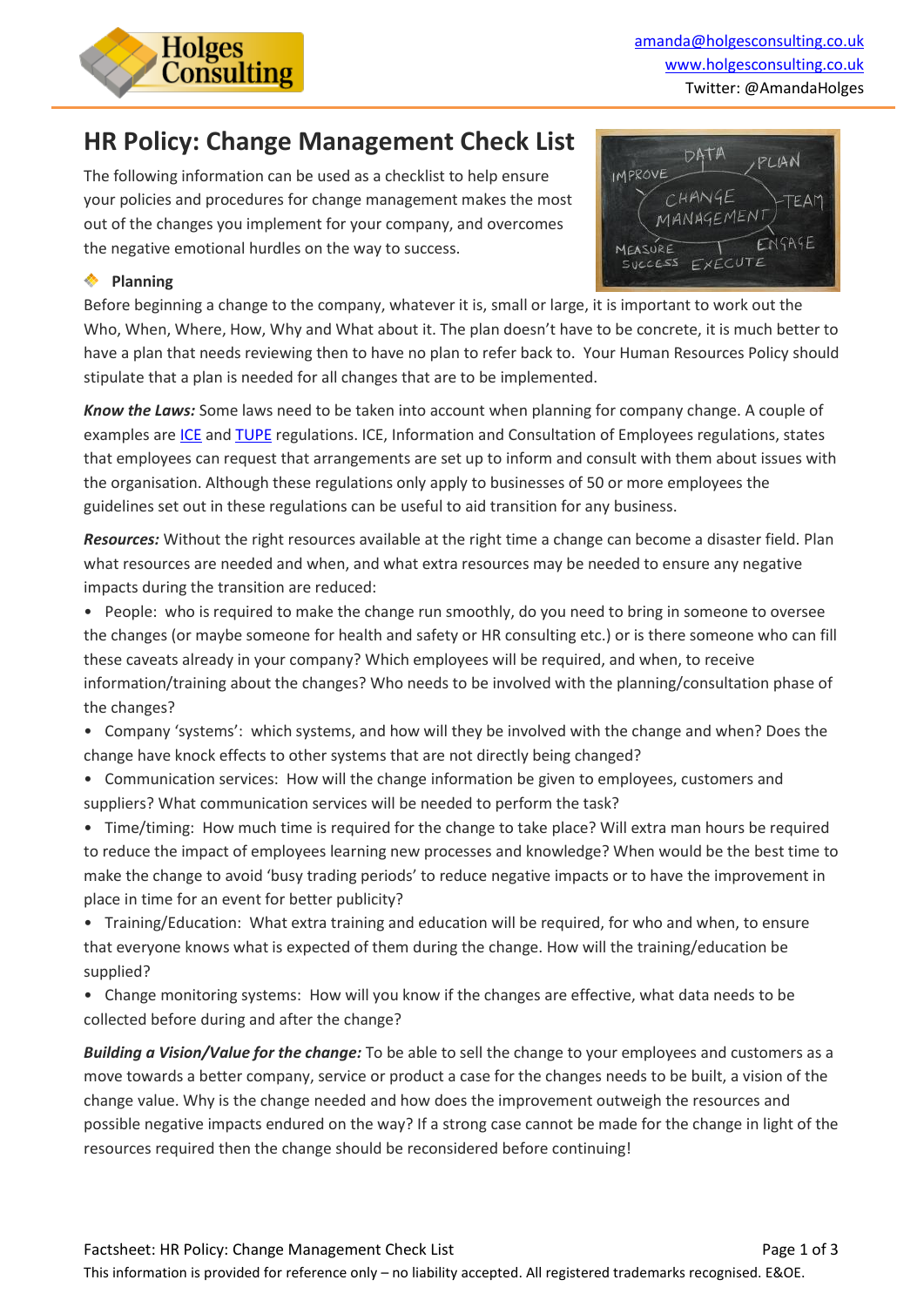

#### **'Communication/Training – Action – Auditing' Circle**

Once the planning is as far as it can go without action and you've decided the change is definitely to go ahead, it is easy to forget that the change management is not finished at just writing the policy and processes. The policies and processes cannot just sit hidden in a book on a shelf; the circle of effective 'communication/training, action and auditing' needs to be implemented. It may be pertinent to address in your policies and procedures not only that the circle of 'communication/training – action – auditing' is required, but what best practice should be used at each stage for the company to gain the most from each change.

#### **'Communication/Training**

Effective communication is required both internally for employees and externally to suppliers and customers to ensure negative effects can be minimised or planned around and that the positive effects can be accentuated as a selling point for the company.

*Instruction/Training:* For employees to effectively action the change they need to be aware of the change and have the knowledge of how and when they are involved. Provision of appropriate communication of the instructions or training is required as well as enough time to take on board the knowledge ready for use.

*Leadership/Team Motivation:* How willing an employee is to put in the extra effort involved in dealing with change is greatly affected by the perceived value of the effort. Sharing the aim/vision that the change is working towards and the value of the change with the employees can help to motivate them. How and who you choose to deliver the information and lead the change is important to ensure that the messages keep the employees both positive and engaged with the change. Any form of change can lead to disruption, concern and take people out of their usual 'comfort zone'. It is too easy for change to be seen only as something negative, resulting in loss of morale and productivity. Be aware of supporting employees with the extra resources they need to achieve the change you want to see; to listen to concerns and suggestions for improvement; and to promote the positives to them, not just the company. How you manage the change with your employees will be the difference between a positive improvement that is achieved efficiently and with good results, or a slog to try to reach whilst battling the negativity of the people involved.

*External Change Promotion:* Allowing suppliers and customers to find out about the changes through firsthand experience, and allowing them to guess the reason for delays or changes in expectations from the company can lead to the wrong message being sent out of incompetence and poor management. Instead anyone who could be affected by the change during the transition period should receive timely notification of the possible negative effects to allow them to minimise the effect it has on them. The same communication can be used to promote the efforts being made by the company and how it aims to improve products or service to replace the negative feelings towards the effects with positive feelings towards the effort for a better product or service in the future.

*Problem Solving:* Open communication lines both externally and internally should be maintained to ensure that any problems that may occur can be caught as early as possible and dealt with. Ask your employees what they think of the change, and really listen. Employees are a great source of ideas for processes that they deal with every day so they may catch something you missed before it becomes an issue! Getting your employees involved with the evolution of your company not only ensures that you make the best choices but gives your employees a greater feeling that their knowledge and skills are valued.